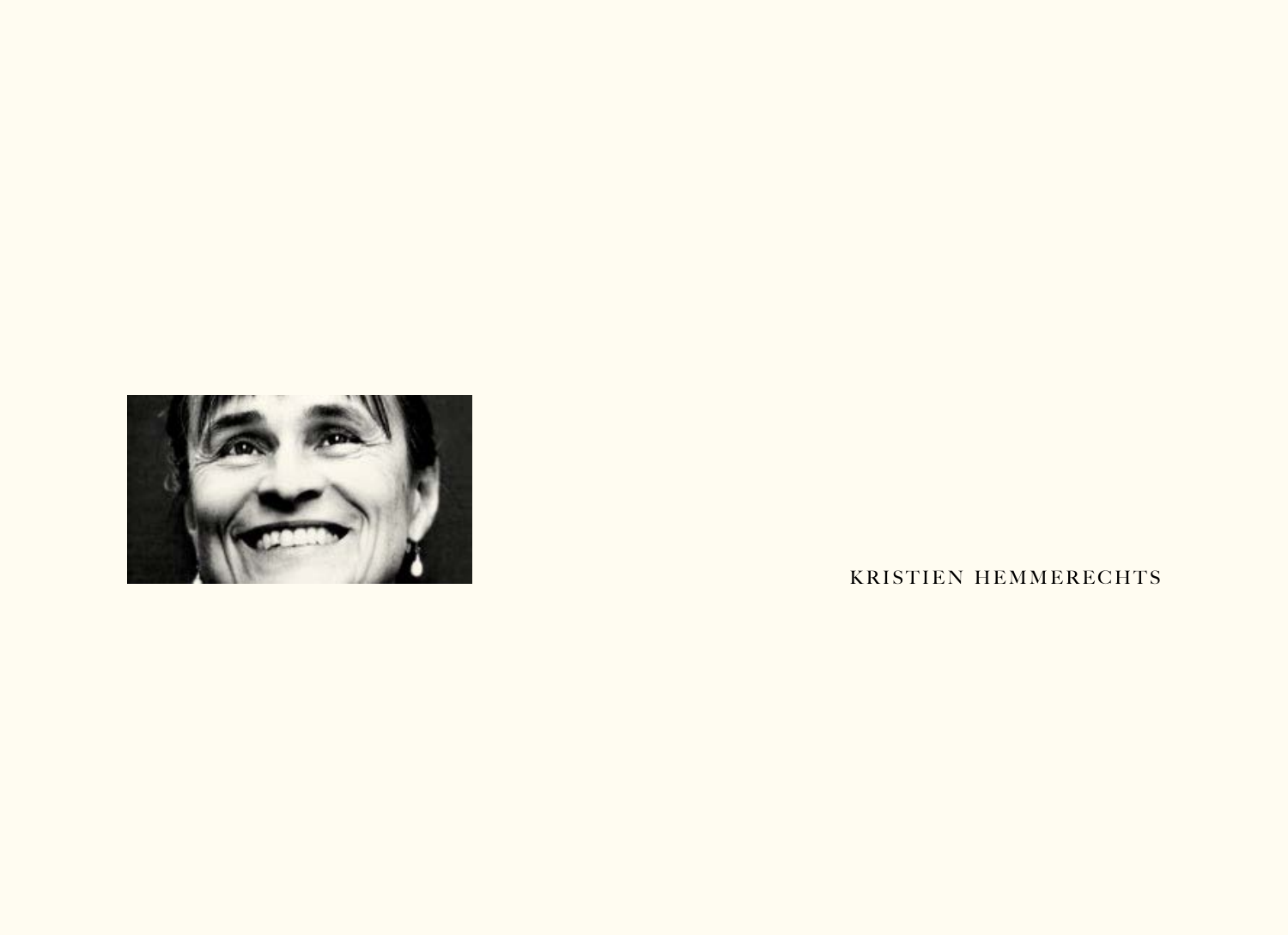## Christmas GRABOIS

Translated by Margie Franzen & Sandra Boersma "Kerst" was originally published in *Kerst en andere liefdesverhalen* by Atlas, 1992.

He had waited too long; every place in the neighbor-hood had sold out of Christmas trees. Half past five. The Turkish and Moroccan shops in the south of the city stayed open till long past eight o'clock, but Kathy got restless if she wasn't fed at exactly six o'clock. Crazy, he thought, Turks and Moroccans also selling Christmas trees. He went into a small grocery and took a package of disposable diapers, a big can of cassoulet and a bottle of lemonade off the shelves. He was the only customer. The lady at the meat counter looked up hopefully as he passed by with his cart, and then went back to painting her nails. Only when he ran into a display of dog food and two cans clattered to the ground, did he realize how quiet it was in the grocery. No music was playing. He heard his footsteps on the tiles and the cart's wheels

squeaking; he even heard his own breathing. He cleared his throat, grabbed a bottle of wine that was right there at eye level, took a look at the price, and put it back. He picked up a wooden corkscrew, held it in his hand a moment, but put that back too. At the checkout, there was a white plastic Christmas tree on top of a stack of shiny red boxes, all of them with identical, as-yet-unassembled Christmas trees inside.

'They're selling like hotcakes.'

'Excuse me?'

'Those trees. We've sold a whole lot of them.'

She bent over and rummaged around under the register. He heard a click and, immediately afterwards, Christmas music.

'A hundred and twenty five francs. We were charging double for them until just an hour ago.'

Part of her disappeared again under the checkout counter. The music played louder. She glanced at his cart and -probably inspired by the diapers -said: 'Kids are crazy for 'em. They can't tell the difference. You pay a hundred and twenty five francs just once, then enjoy it for years. Some people buy two of them, one for the living room and one for the drawing room. She reached over the counter for the white Christmas tree, lifted it up, and took two boxes off the pile.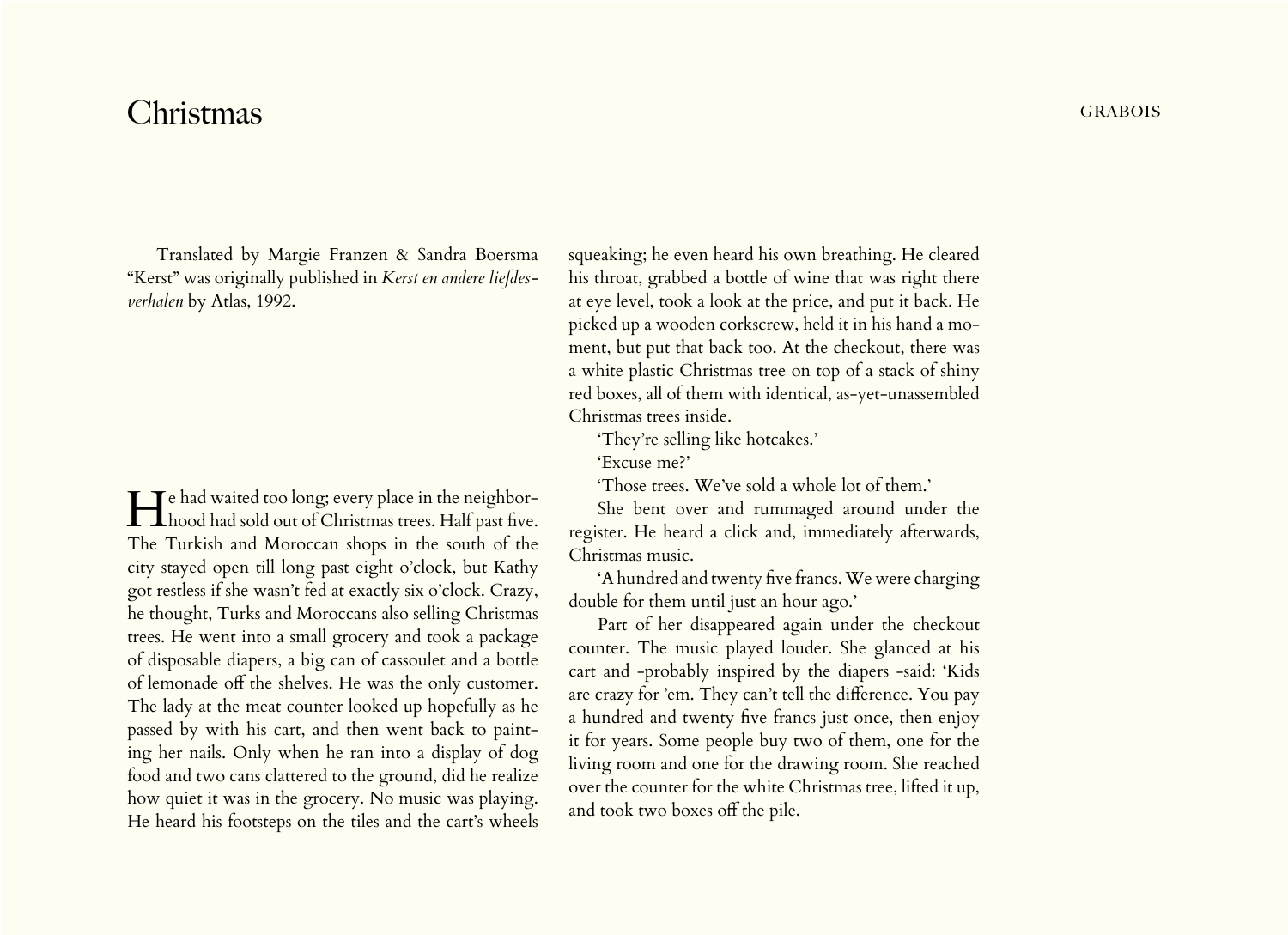'One is enough,' he said, startled.

'Are you sure?'

'Absolutely sure.'

'Well, all right then.'

It had started to rain. The Christmas lights hanging over the street swayed gently in the wind. Each time he went by side street, he heard strains of *A White Christmas*. He turned up his collar and quickened his pace.

He didn't see her at first. She was sitting in her pink nightgown, huddled up against the radiator that was between the television and the sofa. The room was oppressively hot, but he immediately sensed the wood stove was out. It was a dry, stifling central-heating heat.

'Kathy?'

He knelt down beside her, but she didn't let him touch her. He had been away for too long.

'Kathy is afraid of the stove. The stove hurts Kathy.'

The fire in the stove was smothered with napkins; he pulled out three, four, five, six, eight. Their plastic undersides were melted and shriveled; they smelled awful. Twenty two francs each. He could have cried. If this was how it was going to be, he would have to tie her up when he left the house. Put two diapers on her, one over the other, and then tie her to the bed with leather straps.

'The stove won't do anything to you, Kathy; it's the central heating that's important. That runs on oil, and oil comes from very far away. Leopold pays a pretty penny for that oil to get to him and Kathy.'

He had calculated that the stove would pay for itself after a couple of years. At least it would if Kathy stayed away from the central heating. He had paid 19,640 francs for it, but he didn't have any costs above and beyond that. He knew lots of people who wanted to get some wood off their hands. One cut down a tree, another wanted away with a shaky old cupboard, and yet someone else was putting in new windows. They telephoned him and he picked it up with his carrier bike. Usually it lay readied in neat little piles, but at some addresses he had to saw the wood into pieces himself. In two weeks, they would all be tying up his telephone. Could he come by and pick up their Christmas trees? He would have the oil tank emptied. That would probably cost him some money, stupid enough, but he didn't see any other solution. Kathy couldn't be trusted. Should he punish her?

'Kathy, come here.'

She didn't budge.

'Kathy.'

'Kathy is not wet. Kathy has been to the bathroom four times. Down the cold hall.'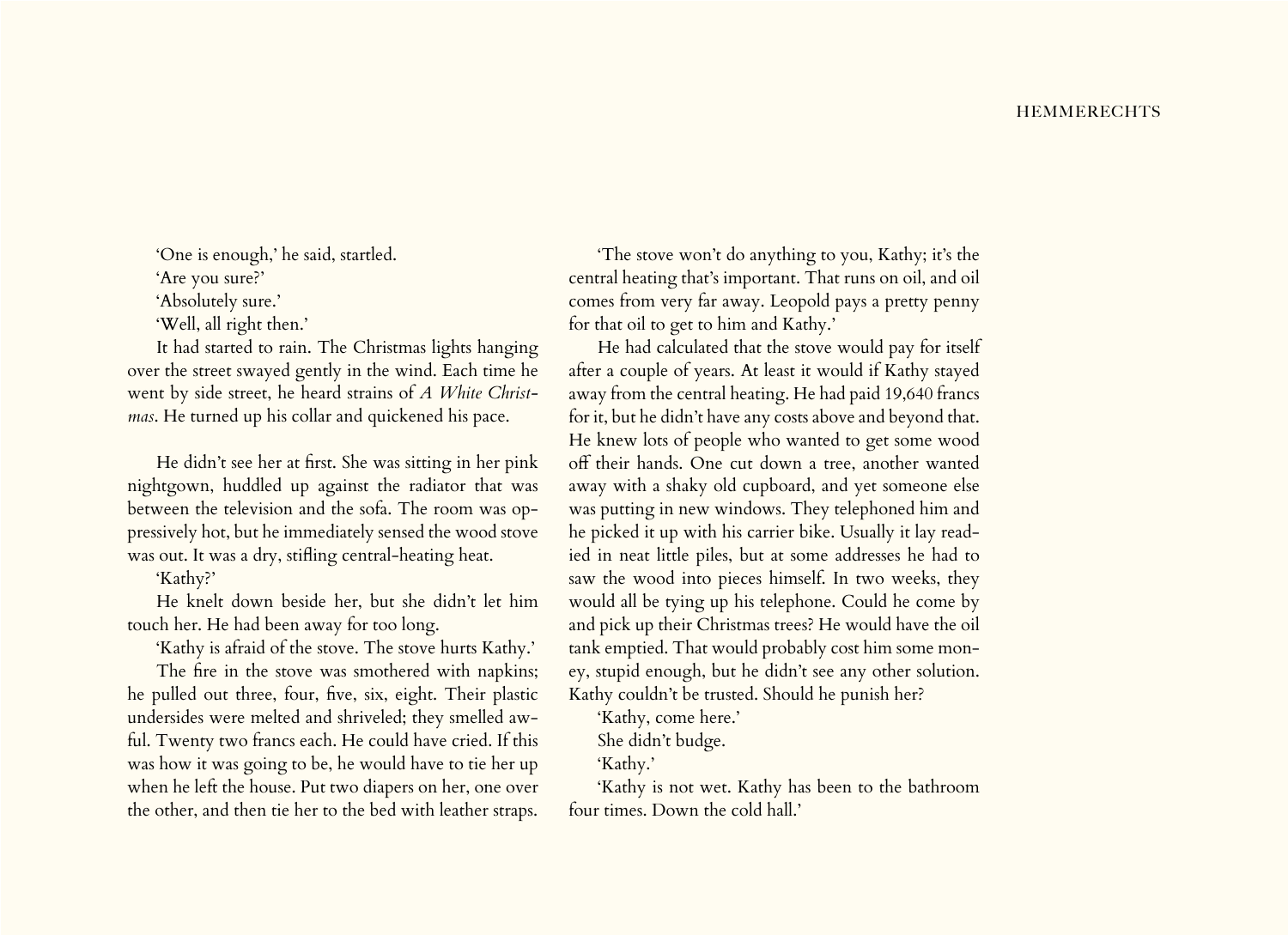Indeed, he didn't smell anything, but he wanted to feel for himself. Again he knelt down beside her, again she pushed him away.

'Kathy is dry!'

He grabbed her by the hips, she bit him on the wrist, he let her go, then caught her by the shoulders. She clawed at his face and chest, he clamped his hands around her wrists. Together they rolled over on the carpet, bumped against the coffee table, and then against the radiator. She sank her teeth into his neck, he doubled over in pain, but didn't let her go. I am stronger, he thought, I am stronger, I am stronger. Now he tried to reason with her.

'If Kathy runs around with a wet diaper for too long, her skin will get infected. Her rosy soft skin will turn red and raw. That isn't something Kathy would want, would she? And Leopold wouldn't want it either. Leopold wants to be able to caress and kiss the skin of his little Kathy.'

His head banged against the sofa; he had to let her go.

'Kathy doesn't have any diapers on!'

She went to stand before him with her legs slightly parted and lifted her pink nightgown up over her white thighs and over the copper curls of her pubic hair. No

diaper! On his knees, he crawled closer to her and felt her with his fingertips. She was dry! She had wanted to surprise him and he hadn't trusted her. He pushed his face into her soft pubic hair, tasted between her lips with his tongue and made her wet. But she took a step backwards and he fell over. She laughed out loud, so loud, that he saw it before he heard it. Drops running down her legs, onto her feet and the carpet. Then hissing, splattering. He scrambled to his feet.

'Kathy, quickly!'

He dragged her barefoot to the cold hall, shoved her into the bathroom. Unbelievable how much water was in that woman, it just kept splattering out of her, she must have held it the whole day long. Kathy laughed, and peed, and shook with pleasure. Defenseless, she let herself be pushed onto the toilet bowl. The bathroom was like a sauna; sweat sprang from Leopold's pores. He'd had it! He gripped her by the shoulders and shook her hard.

'Kathy lied,' he screamed. 'Kathy never went to the bathroom, Kathy only came to turn on the electric heater. To vex Leopold!'

The bars of the electric heater were glowing red, and the radiator was so hot that it burnt his hand. For a while now, he had been planning to regulate the space heater with a timer so it wouldn't run for more than a cou-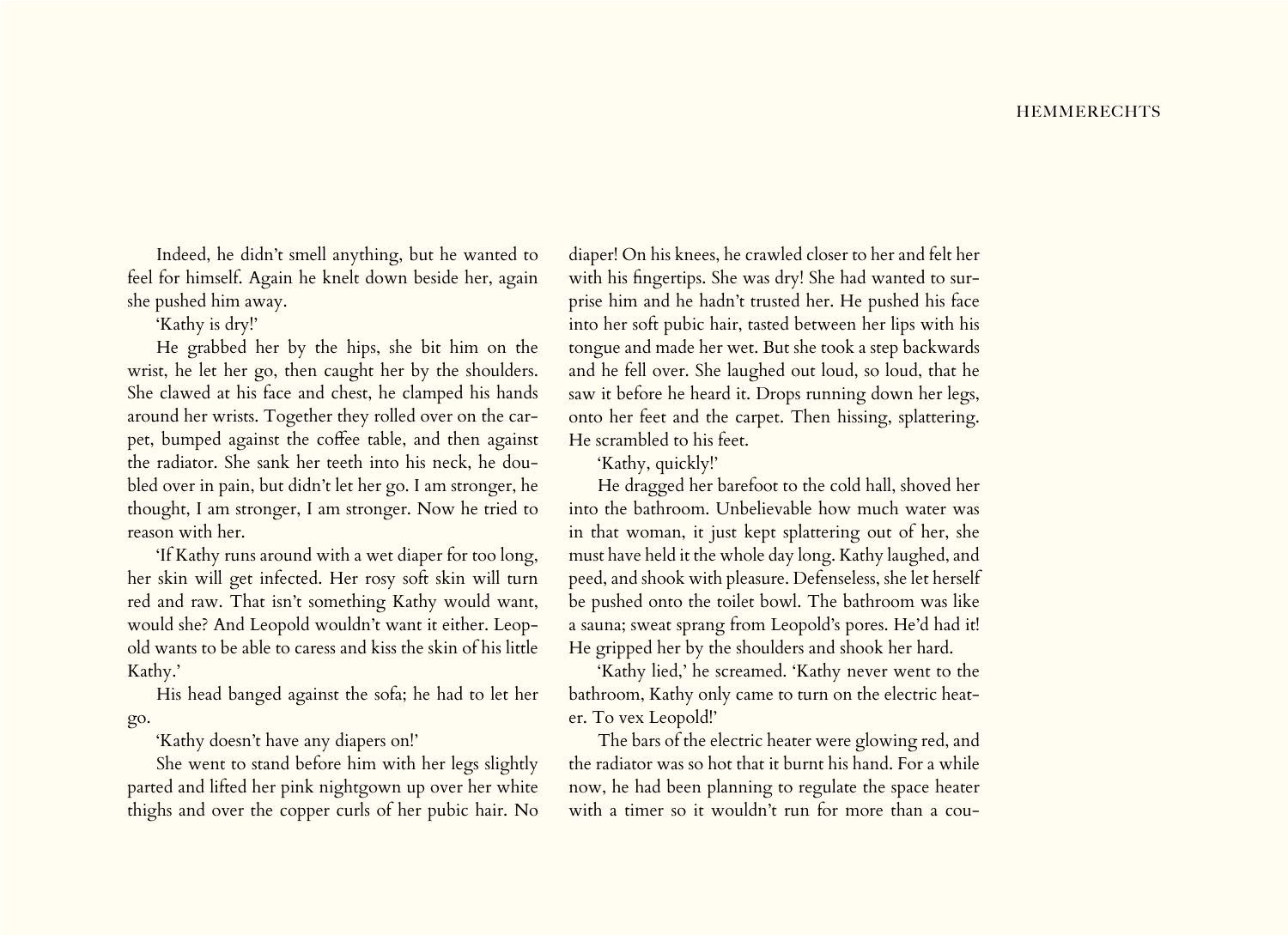ple of minutes. As soon as the Christmas rush was over, he would work on it. The doctor had said: 'It's partially just a question of laziness. Oftentimes they don't go because they simply can't be bothered. Make the bathroom as inviting and comfortable as possible. That sometimes helps.' He had painted the walls an apricot orange and had hung a flowered curtain over the window. There were fashion magazines, a vase of flowers and a poster of a picturesque seascape. Now he felt like throwing it all in the trash. So much for understanding! He tore off two sheets of the apricot orange toilet paper.

## 'Here!'

She obediently wiped herself dry. Now and then, a bit of a laugh bubbled up out of her.

'Do you know what people do with kittens that aren't house trained?'

But she threw her arms around his neck.

'Kiss,' she said.

'No, no kiss. Leopold is angry. Kathy has been very naughty. And why do you have a nightgown on?'

He had dressed her in an extra sweater before he left. He had stoked the fire in the stove and seen to it that she was dressed warmly. What more could he do? She slid off the toilet seat and onto the floor; she sat there like a rag doll. Her lower lip was trembling.

'Hungry,' she said.

'We'll eat in a minute. Go get dressed."

At the table, she ate her portion of cassoulet without spilling or making a mess of herself. She had thrown a woolen shawl over her shoulders.

'Tomorrow we'll eat turkey breast with mushroom sauce.'

She smiled weakly, then looked at her plate. Suddenly he saw tears roll down her cheeks. She cried without sound or movement.

'Kathy, please, it's Christmas Eve.'

'Leopold promised he would buy a Christmas tree for Kathy. A nice, big Christmas tree. Kathy was going to decorate it for Leopold.'

He thought about the little white plastic tree that he'd put on top of the hat rack in the hall. Then he thought about her thighs and copper curls. He closed his eyes; he couldn't endure the sight of her any longer.

'Is Leopold still angry?'

'No, I'm not angry.'

'May Kathy come to Leopold now?'

'Yes.'

She pressed his hand to her face, licked his palm and fingers. Then she rubbed her head against his hand as though he were the one who was caressing her.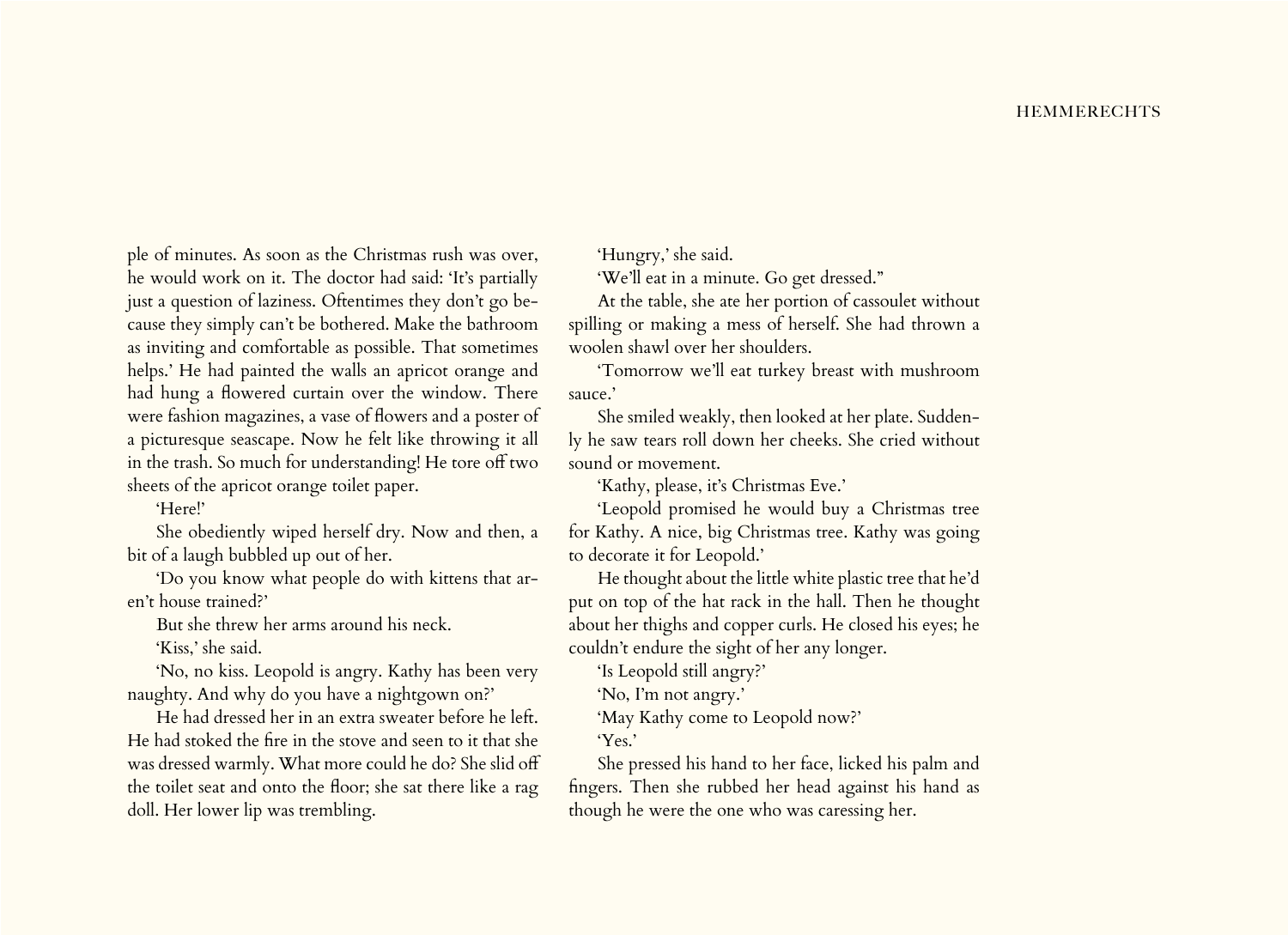'Now may Kathy get a Christmas tree from Leopold?'

'Yes,' he said, 'Kathy gets a pretty Christmas tree from Leopold.'

It hadn't yet stopped raining. He waited for a couple of minutes at the tramstop, but then decided to walk. The metal frame was the only thing left standing at the tram stop; the rest was broken up and had been taken away. He hastened across the street, stepped in a puddle, and realized he had forgotten his glasses. If only he hadn't left them in the bathroom; Kathy was liable to throw them in the toilet. From behind he heard the shrill sound of a tram. He turned around, waved with his arms, and stepped in the puddle again. But the tram driver had seen him and waited.

'What weather,' the driver said. 'If you didn't have a calendar, you'd never know it was Christmas. Have a piece of candy?'

'Thanks,' he said.

They were little red gummy bears.

'Don't be shy,' the driver said. 'Go ahead, take a handful.'

'Are you sure?'

''Of course I'm sure. Oh, no, don't worry about it,'

he said when Leopold took out his card to get stamped, 'tonight's free.'

'You won't get in trouble later?'

"Trouble? Who drives the tram, the boss or me? You just give me a sign when you want to get off, because, if there's no one at the stop, I don't stop.'

'I'm going all way to the South station'

'South station!? Hey, well, sorry, none of my business. To each his own, that's my motto.'

Leopold picked a seat in the middle of the tram, by the doors and the window. He was the only passenger. Warm air blew from under the bench and onto his legs; his socks would be dry pretty quickly. The driver sped up considerably. At each intersection, he rang the tram bell loudly and whizzed on through. Suddenly the tram shuddered to a halt. The doors swung open.

'Here you are.'

But here he was also too late. At the third shop he went into, the man offered him the mistletoe and holly branches decorating the display window and the counter.

'No,' Leopold said, 'it has to be a Christmas tree.'

All the shop's merchandise was lying in cardboard boxes on the stone floor. Two children were sitting on the ground, so close to him that, if they had want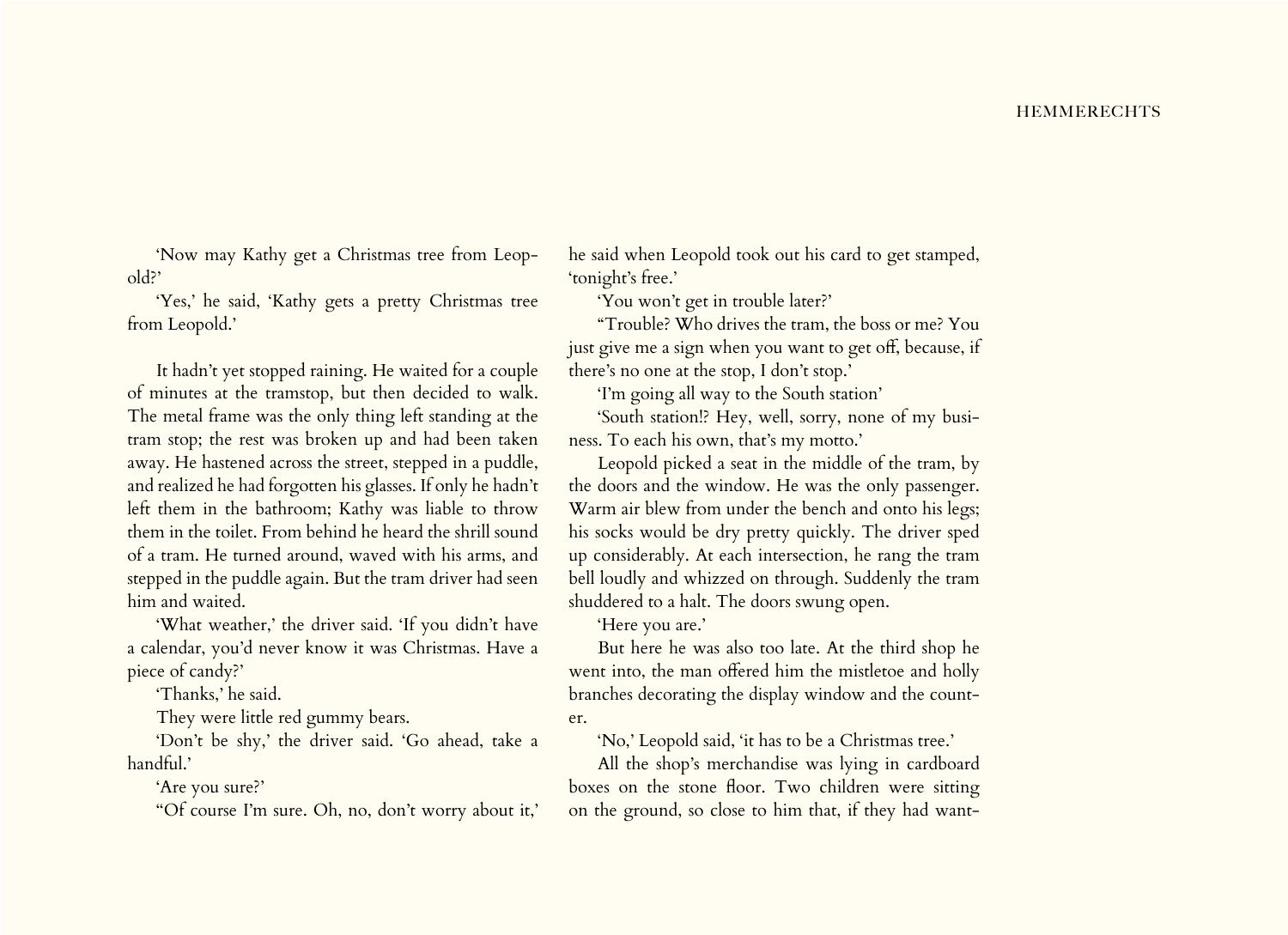ed to, they could've grabbed his ankles. They each had an orange in their hands, ready to play marbles or catch with it, but his arrival had interrupted their game. They stared at him with open mouths and big eyes. Should he give them a little nudge with the tip of his shoes? So that it wasn't clear whether he kicked or patted them? He crouched down and pinched their flushed cheeks in passing. He quickly stuck out his tongue at them and stood back up.

'It's for my daughter,' he said. 'She's sick.'

He thought about Kathy's nice, perfect breasts, so nice and perfect that they seemed to be made of plastic or foam rubber. The man came out from behind the small table where the cash register was, took the oranges away from the children, and put them back in one of the boxes. 'Bah,' he said, and gave them a little whack on the back of thehead. The kids' heads jerked forward, but they kept staring at Leopold.

'Here,' the man said. 'For your daughter.'

He took Leopold by the arm, and, before he knew it, he was standing in the street. He heard bolts sliding closed behind him. Then a curtain was also drawn shut. He took one of the candies the man had given him, popped it in his mouth, but spit it right back out. Sickly sweet! Those were for Kathy. He pushed the bag deep down

in his jacket pocket. Kathy gets a piece of candy when Leopold gets a kiss. She had said once: 'Kathy doesn't want candy, Kathy wants a baby.' 'No, no, Kathy may not have a baby. If Kathy has a baby, then she won't be pretty anymore and she would also be very, very frightened.' But, that same day, he had immediately made an appointment to be sterilized. Imagine if she set her mind to it and didn't take the pill anymore. She was so awfully devious. He couldn't trust her. My God! A child with child! Because that could happen, the doctor had assured him. She had the body of a normal adult woman. There was not a single physical indication for her incontinence.

Ten past eight. He wanted to try one more shop; later it truly would be too late. What would she be doing now? After what had just happened, she would be trying to do her best, and he would reward her, if need be, with the plastic Christmas tree. He would explain to her that pine trees didn't belong in living rooms, that you hurt them if you cut them down. Kathy certainly didn't want that, did she?

The man smiled, baring a row of bared white teeth from under his mustache. The two upper canines were gold.

'Yes, of course,' he said. 'Of course I have a Christ-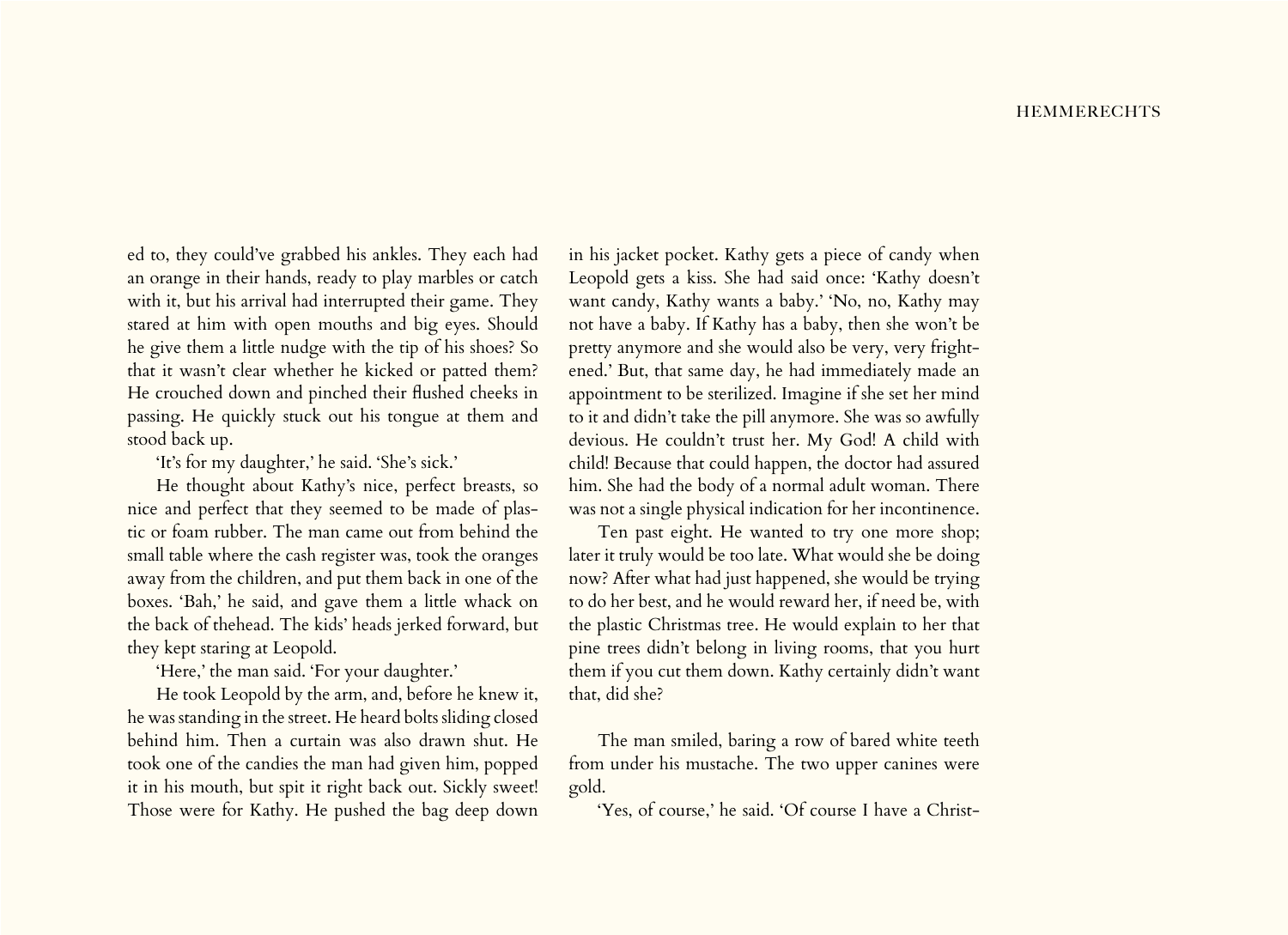mas tree for you.'

His hair-covered hands rested on the counter. He wore a big signet ring on his little finger, and on the finger next to it was a ring with a sparkling red stone. Here too, cardboard boxes were everywhere all over the ground. "All that glitters is not gold," thought Leopold, "and shit doesn't usually shine."

'Come,' the man said, and held a curtain aside for Leopold. The space behind the store was lit by a dim bulb. If only he hadn't forgotten his glasses! 'Come, come,' the mustache said, and pulled him farther along by his sleeve. Leopold stumbled. He heard a giggle, a snigger; he'd tripped on a carpet. Now he made out figures on the orange crates low against the wall. Of course he hadn't seen anyone at first, they sat so low down. 'Come, come!' What haste! He was pulled along towards a Lilliputian kitchen crammed full with pots and pans and sacks, and, amongst it all, were two women shrouded from top to bottom in black robes.

'Turkish women are fearful little birds,' the man laughed.

Yet another door, and they stood outside. A little courtyard, Leopold assumed, although he couldn't see his hand in front of his face.

'Wait,' the man said, and disappeared.

Suddenly, a faint glimmer fell on the yard. Leopold looked up and saw the man's laughing smirk behind the kitchen window. He had pulled the curtains open. And then Leopold realized what the man was up to. There it stood, in the middle of the yard: the tree! Three meters tall, Leopold guessed, but he wasn't sure because, with his short-sightedness, the crest melted into the black nothingness of the night. Now the man was standing next to him with an axe in each hand. 'Come.' Leopold hesitated, but the man kept cackling 'come, come' such that he had no other choice but to take the axe in his hand, to raise it high, and, when it was his turn, to land it with a crash on the tree trunk. Did he do it well? Clang! Their axes clashed. Where was the light? Five unveiled women's faces plastered themselves against the kitchen window. In one step the Turk was at the window. The faces ducked out of sight.

'Wait!'

Axe still in hand, he went inside and came back with a woman. He brought her close to the kitchen window, turned her towards the light, and pulled her veil away.

'You don't have that!'

'I've forgotten my glasses,' said Leopold.

'Come closer.'

The girl shyly covered her face with her veil, but the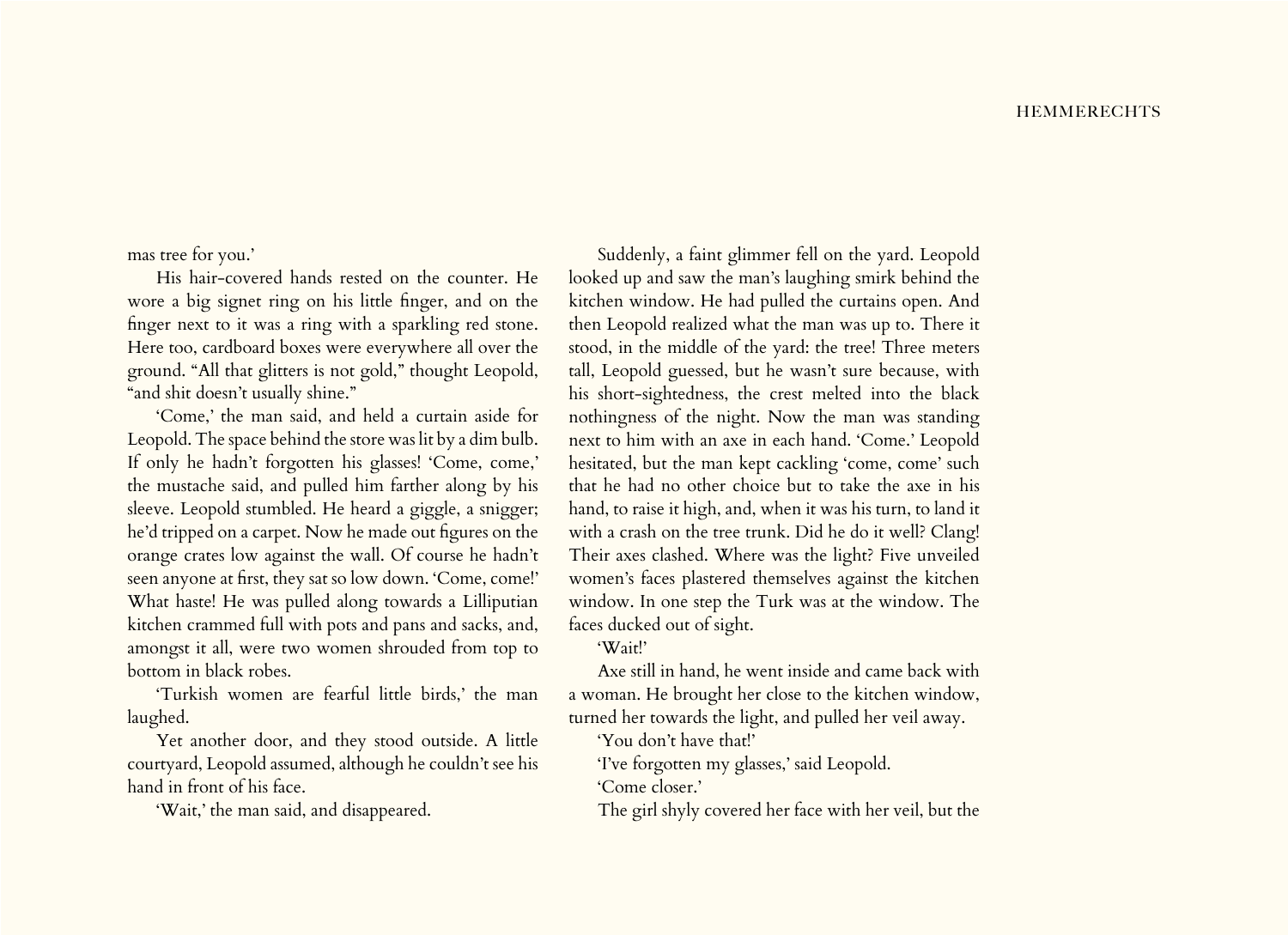mustache pulled it away again. Leopold brought his face in close, right in front of hers, and sighed deeply. Her eyes were cast down.

'No,' said Leopold, 'we don't have that.'

The man let the girl go and laughed.

'But you wanted a Christmas tree,' he said.

'Yes,' said Leopold, 'for my sick little girl.'

'Just a few blows more.'

They were alone in the yard, the Turk, Leopold and the tree.

'Stop!'

The man drew him aside, gave the trunk a little push, and it was over, the tree was felled. The Turk lay his arm over Leopold's shoulder. 'Friend,' he said. Together they looked at the tree.

'What do I owe you?' asked Leopold after an appropriate moment of silence.

'Nothing!' the man bellowed, 'The tree is a gift, from a Turkish man to a Belgian man, a token of friendship between my people and your people.'

'But I want to pay you. I have money with me.'

'No, no, it is a gift, for you and your daughter, from me and my daughter.'

What a nice man! But how was he going to get the tree home? And how would he get it out to the street?

Through the kitchen, the living room and the store? As though the man could to read his thoughts, he opened a small door in one of the yard's surrounding walls. It opened onto an alley that, in turn, opened onto one of the store's side streets. The two men hugged each other, and the small door closed behind Leopold. There he stood with his tree. He should come back, tomorrow or the day after. Bring the Turk something for his trouble. A small gift for him, or for his pretty-as-a-picture daughter. But they didn't stay that pretty for long, those Turkish girls, they had too many children, much too young. Where in God's name was he? Was it a trap? Were they waiting for him with bats, the Turk and his comrades? Burdened as he was with the Christmas tree, he was a powerless victim. Where would they strike? In this alley? Out on the street? I'm afraid, Leopold thought, and began to snicker nervously. How long had it been since he had felt afraid? One foot after another, he shuffled in the direction the Turk had indicated. The tree dragged on the ground. Sing, he thought, I should sing. When you're afraid in the dark, you must sing. 'While the shepherds watched their flo…' Footsteps behind him! Hurried footsteps, either chasing him or wanting to overtake him. He broke into a run, dropped the tree. The light at the end of the alley became larger and larger, come on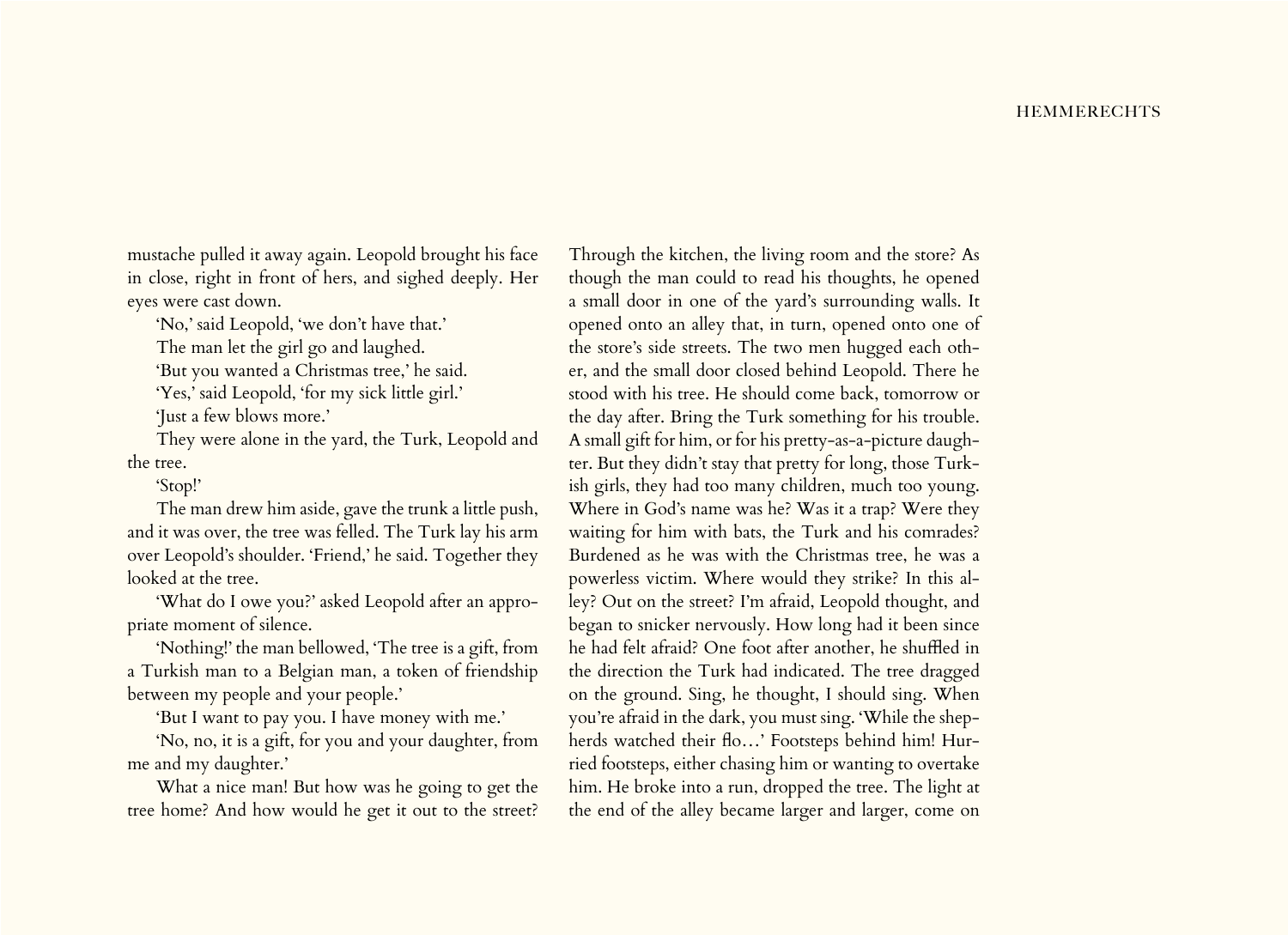Leopold, be brave, legs up high and powerfully down again, feet pumping high, chest out, come on, go, go, the finish is in sight. Keep it up! One big step and he stood on the street in the blue glow of the street light. But once more he heard the footsteps. He quickly jumped under a doorway's portico and saw a man emerge from the alley. He turned left, away from Leopold. Saved! He tiptoed back into the alley, but he couldn't see a thing. His eyes had to adjust again to the dim light. With each step he advanced gingerly, feeling for the tree with his foot. Tree, where are you? Leopold's here, Leopold's coming to get you. Now he felt the tree branches against his ankles and shins. Yes, little tree, were you afraid I had given up on you? Carefully, he felt for the trunk and closed his hand around it. Immediately, the tree leaked resin. 'Oh,' Leopold said, 'you want us to stick together! Crazy tree. Well, it's okay, Leopold won't ever let you go; whatever happens, we stay together. Were you scared, so alone on the ground in the alley?' Together, the man and the tree went, step by step, branch by branch, towards the dim light at the end of the alley. 'Did that man trample you, tree? Soon we'll be home, I'll set you on a wooden tree stand. Then you'll be able to stand up nice and tall. And Kathy will decorate you, she can do that like nobody else. We have little lights and ornaments and garlands, pretty

things. Don't underestimate Kathy, little tree. People are always underestimating Kathy; they assume that, since she's a bit childish, she can't do anything. You'll see how they're mistaken.'

At last they stood on the street. 'Now to experience something you've never even dreamed of. We're going to take the tram.' Leopold stood still. I'm talking to a tree, he thought. He opened his hand but, because of the resin, the trunk was stuck fast to it. Losing his patience, he shook the tree loose. What now? The tram stop wasn't much farther. 'Come on, not much longer.' He grabbed the trunk at another spot, but again the bark was sticky with resin. Leopold sighed and began to walk in the direction of the tram stop.

'Out of the question,' said the driver.

'But it's Christmas Eve,' said Leopold.

'Out of the question. You may, the tree may not.'

'May too,' said Leopold.

'May not. I say no, and that means no.'

'But there's nobody in the tram.'

'That tram, sir, is municipal property, and I have to see to it that it stays nice and clean. I can't let everyone with half a forest in.'

'One tree, a Christmas tree.' 'You getting in or not?'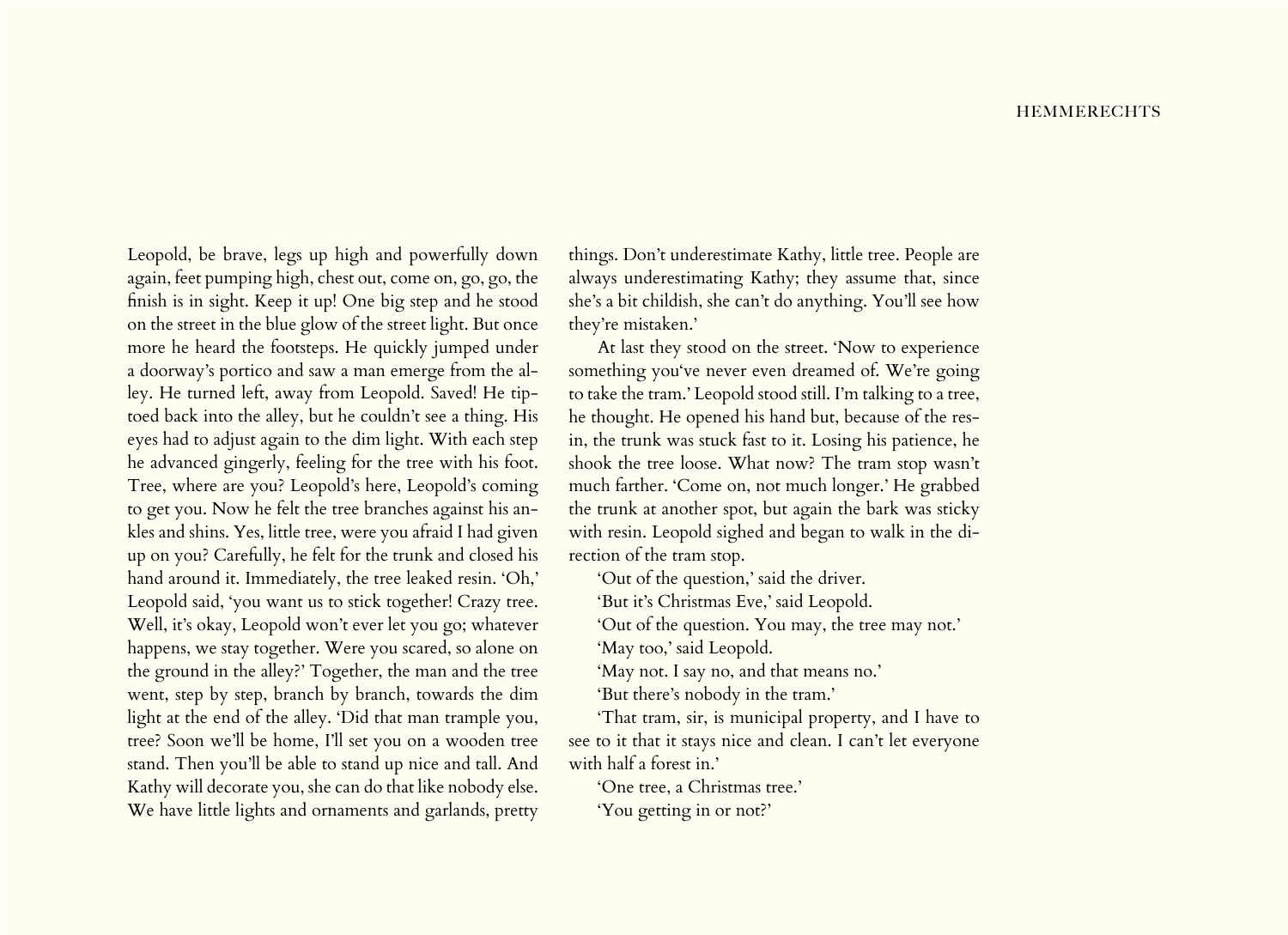It was half past nine. On foot with the tree, it would certainly take three quarters of an hour to get home and Kathy had to be in bed by ten o'clock. The driver sounded the tram bell.

'Can you wait just a moment?'

He put the tree between the tram stop shelter and the brick wall behind it.

'I'll fetch you tomorrow,' he whispered. He would come with his carrier bike. He would tie it on and then wheel it home. 'You're not to go anywhere with anyone.' Then he got into the tram.

'Just look at yourself,' the driver said. 'If it weren't Christmas Eve, I wouldn't even let you in.'

Leopold glanced down at himself. His shoes and trousers were covered with mud. He tried to brush his trousers off, but he only smeared resin all over.

'What do you think you're doing!,' said the driver. 'Get out and scrape your shoes on the pavement!'

The tram doors swung open again. Leopold did what the driver told him as fast as he could.'May I come back in?'

'Let's see your shoes. Yes, alright.'

Leopold sat at the very back, as far away as possible from the grumpy driver. His whole body buzzed, throbbed and pounded. He urgently needed to pee; he

wondered if he could ask the driver whether he could get out for a moment, but pulled himself together. The tram came to his stop. He calmly stood up, rang the bell, even called out goodnight to the driver, and got off. Two hundred meters and he was home, but he couldn't wait and peed against the metal skeleton of the former tram stop shelter. Then he heard the squeal of brakes. The tram had stopped! Without buttoning up his trousers, he walked away from the shelter and from the driver, who was probably chasing him down now. 'This shelter is municipal property!' He didn't want to hear it. He held up his trousers with one hand, with the other he flailed through the air. One, two, one, two, one....He didn't look over his shoulder, didn't want to know if the driver was on his heels. Home! He carefully turned his head, the street was empty. Maybe the driver hadn't even gotten out! Should he ring the bell? No, Kathy wouldn't come to open the door. First, catch his breath, calmly button up his trousers, and fish the key out of his trouser pocket. Now he hoped that Kathy hadn't turned off the heating. It was as if the cold had seeped into his bones.

'Kathy, Kathy, Leopold's home!'

He cautiously opened the living room door. There she lay, curled up on the carpet by the radiator. In his stocking feet, he went up to her. She was dry! No dia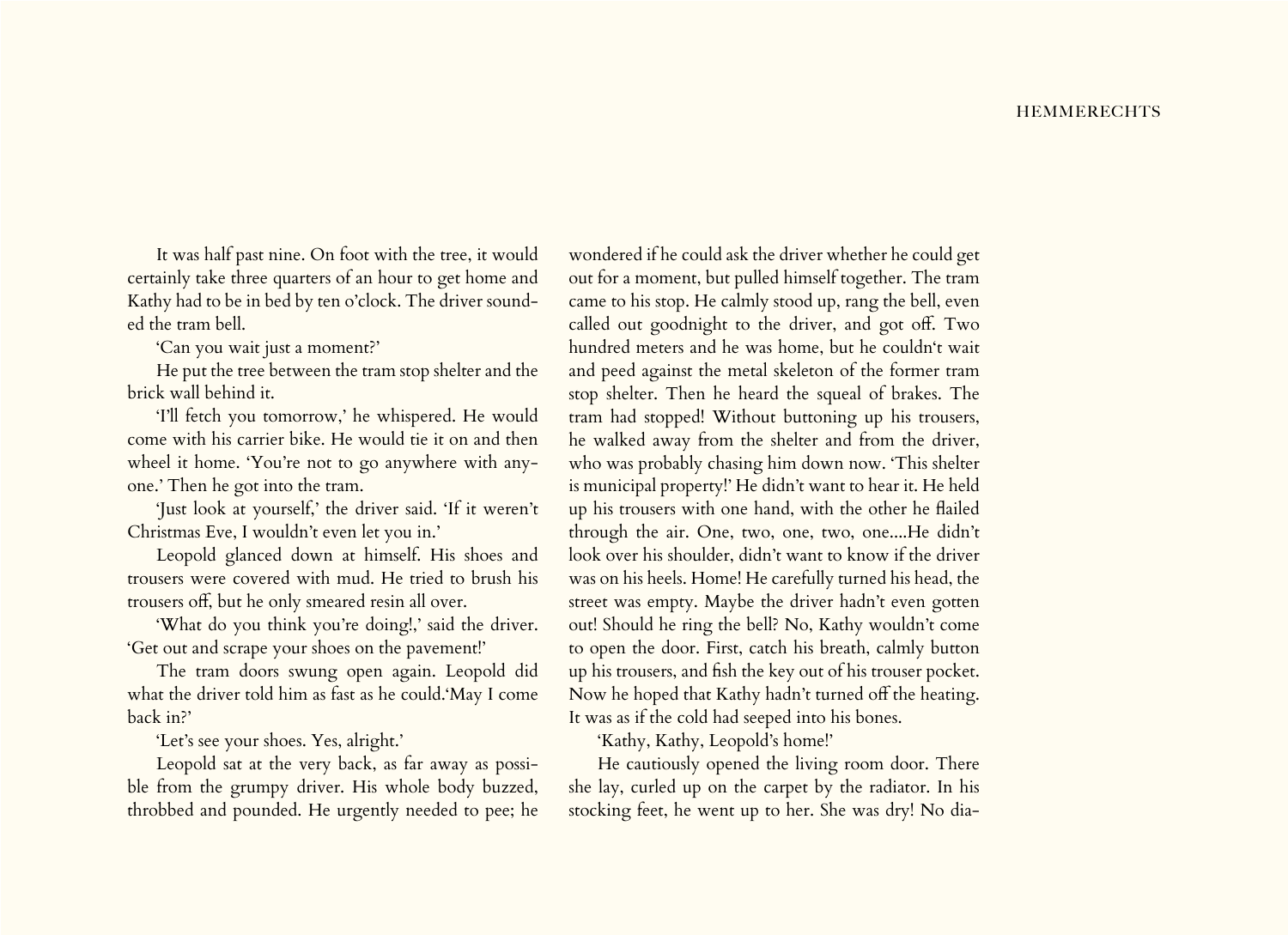per and dry! 'Kathy, Kathy!' The one eye he could see opened. 'I'm back. I have a marvelous tree, but I can't pick it up 'til tomorrow.' She turned over onto her back, her nightgown open all the way, she had been playing with herself again.

'Shame on you, Kathy!'

'Kathy is dry.'

'Good girl, Leopold is very happy, but...' How could he get her to understand? He swallowed. He yanked her nightgown open, lay his hands on her breasts.'For Leopold, not for Kathy,' he tried, and he leaned in towards her to kiss her nipples, but she pushed him away.

'For Kathy!'

Maybe she was angry because he hadn't brought a Christmas tree back with him.

'Kathy, I've an idea. If Kathy goes to the bathroom now, then Leopold brings her her presents. She gets them now because she's been so good.'

'Kathy's just been!'

'Kathy was sleeping.'

'Not the whole time.'

Was she telling the truth? It was Christmas Eve, he should believe her. He went to button up her nightgown, but she growled at him.

'Kathy do it,' she said. She lifted one of her breasts up

as high as she could, stuck out her long, pointy tongue and licked her rosy nipple.

'Kathy!'

She laughed.

'Tasty,' she said. 'Leopold does it too.'

How could he teach her the difference? He should be stricter with her. He stood up.

'Kathy, either you behave or it's straight off to bed with you!'

'Presents,' she said and buttoned up her nightgown. 'Tomorrow.'

'Now.'

'Then first go pee.'

'Leopold is dirty,' she said, and she pointed at his trousers.

'Of course I'm dirty! If you only knew what I had to do to find you a Christmas tree, and still you don't behave yourself! I can't leave you alone for a single minute.'

'Kathy has been very good.'

'Has been, has been, but not anymore. If Kathy goes to the bathroom, Leopold will put on some other clothes and get her presents.

The resin had crystallized into black marks on his palms, it would just have to wear off because he couldn't get his hands clean with soap. Leopold is dirty! Damn it,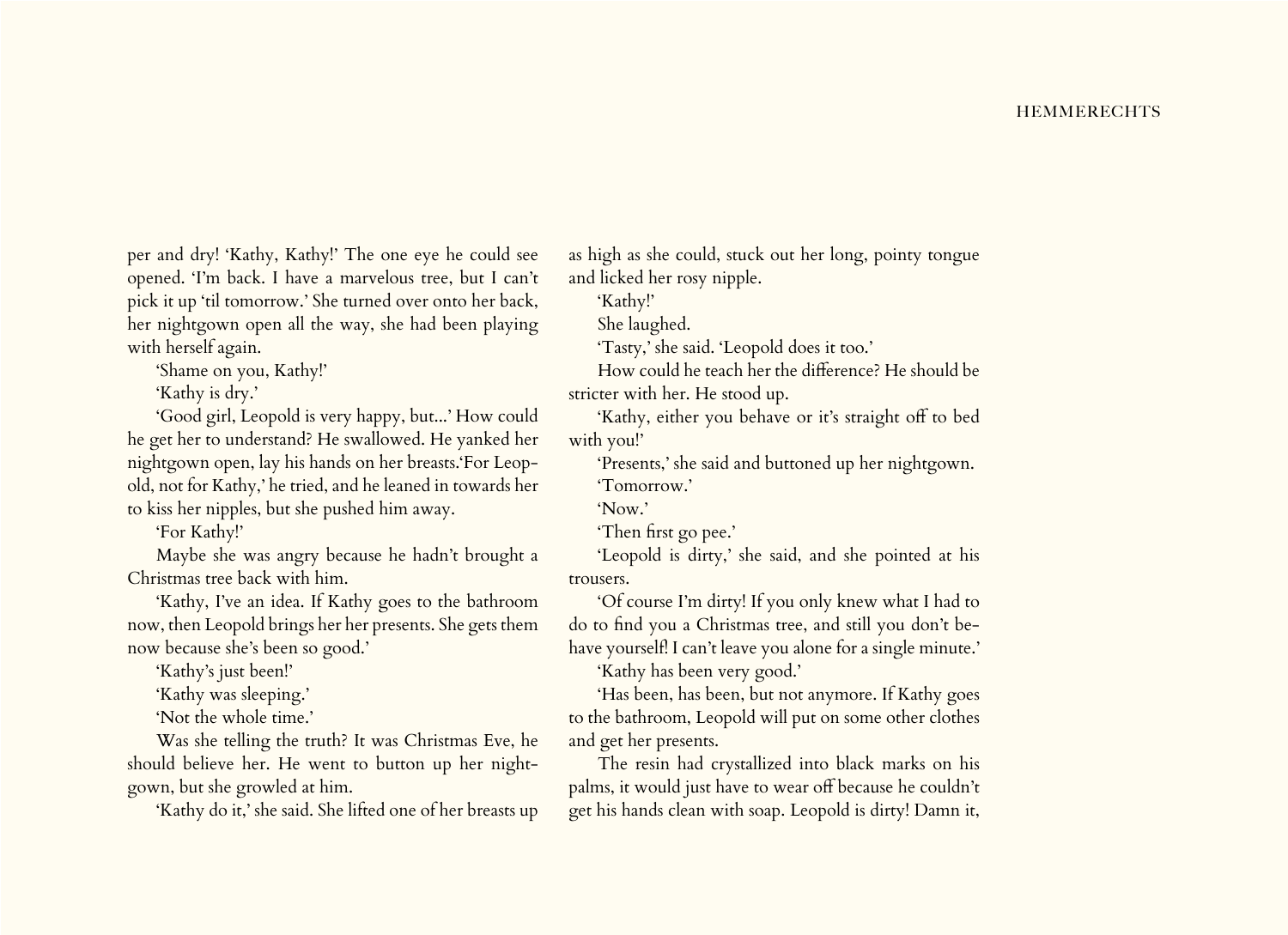she'd have to wait. He got in the shower. For a long time he stood under the warm spray, until finally the cold was banished. He lay his robe on the heater and, in the meanwhile, wrapped himself in a soft pink towel. Heavenly! It was not setting a good example, but it was too late to put clothes on. But what had happened to his robe? His arms and legs stuck way out. It wasn't his bathrobe at all, it was Kathy's! But this one was nice and warm, it would do just this once. He had three packages for her: a stuffed animal, a little coral necklace and a beige woolen dress. Don't be too strict, the doctor had said, give in once in a while. Well, the stuffed animal was in order not to be too strict, the dress was to not indulge her too much. To get her to realize that she couldn't, forever and endlessly, run around in her nightgown. Of course, she was particularly pleased with the stuffed animal, but she did put the necklace on and tried on the woolen dress. Exactly her size! If she were to wear heels now and elegant black stockings, she could be in one of the chic lady's magazines lying around in her doctor's waiting room.

'You know how gorgeous you are?'

He crawled over to her on his hands and knees, threw his arms around her legs, hoisted up her dress. She beat on his hands.

'Kathy must learn to dress herself,' she said. 'Kathy

must learn to keep clothes on.'

'Then Kathy must also begin to wear panties.'

'Kathy doesn't have any panties. Kathy only gets diapers from Leopold.'

She was right! Tomorrow, no, the day after tomorrow, when the stores were open again, he would buy what she needed.

'Tell me what sort of panties you want, Kathy, pink, or with lace, or high cut, or...'

She burst out laughing, slapped her hands over her mouth, then pointed at his penis that was sticking out between the flaps of his bathrobe, her bathrobe. It looked ridiculous. And now she didn't push him away and he hoisted her dress up even higher, up over her belly and her breasts, up over arms and herhead, and he promised her that he would get panties for her and maybe she was cured, maybe indeed it had just been a phase and the diapers could....She lay a finger on his lips, pushed him, but she didn't push him away, she pushed him onto his back. Like a proud Amazon, she mounted him. 'Kathy is big,' she said. 'Yes, Kathy's a big girl, big and beautiful, especially beautiful.' Faster she rode, high above him, faster and faster, such that, for a moment, he was afraid that it was going too wildly, that he couldn't feel anything except fear that it was going to hurt, easy, easy, he whis-